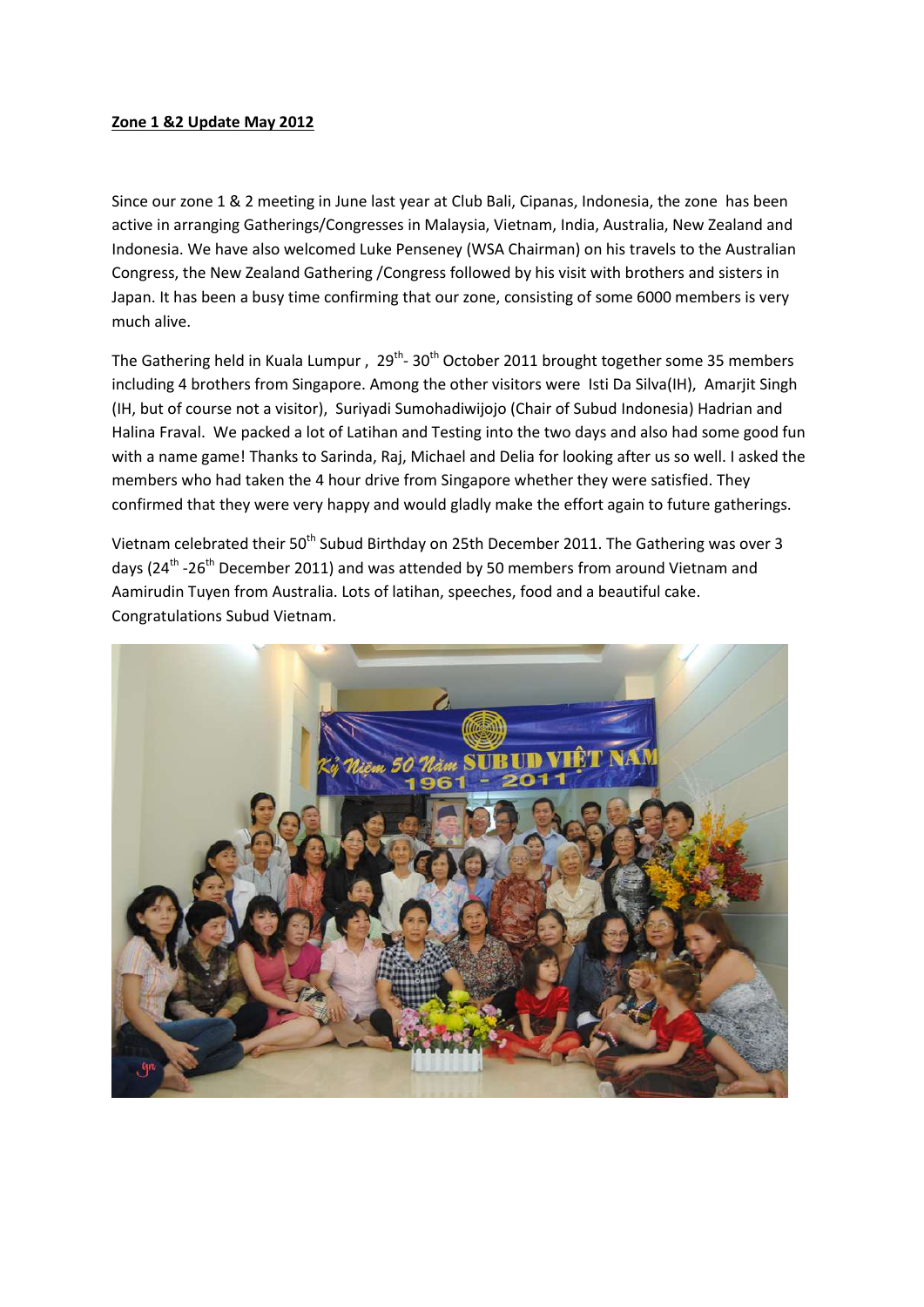

Subud India held their National Congress at Chennai from 30<sup>th</sup> December 2011 to 1st January, 2012. The New Chair S. Sathiamurthy reported:- *" This Congress was different from the previous ones in more than a few ways. For the first time, Subud India (SI) family had the opportunity to welcome the new Year 2012 together. This year's Congress was organised close to the proposed site for Subud House – may be an indication that we are closer to the dream project coming true ! We did miss our International Helpers ( IH ) brethren at the Congress, since the Australian Congress also coincided with our SI Congress dates. But as though to make up for this, Sis Lavinia Forbes and Bro Murray Forbes from Spain, brought in the international flavour.* 

*Amidst torrential rains and cyclonic storm, the Congress started off successfully. The Congress had participation from Ahmedabad, Bangalore, Chennai, Thanjavur, Pondicherry, Madurantakam & Ramagundam growing to numbers of 60. The three day affair finally proved to be a grand success matching the joy that accompanies a wedding celebration matching the mood fitting the venue (which happened to be a marriage hall) !*



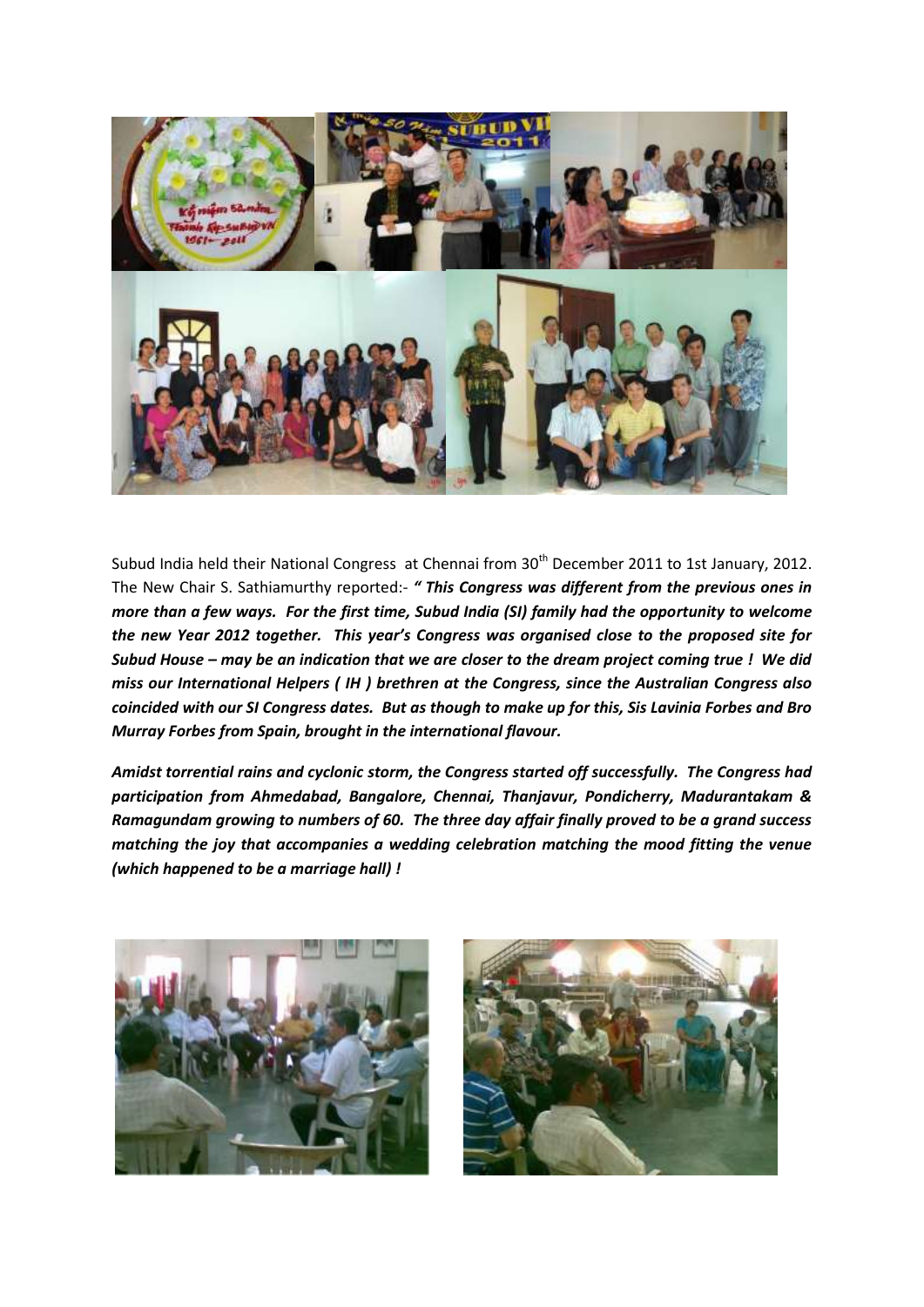*Starting with the Latihan, discussions on the year's events, SDI projects and related issues, status of groups, a brief on the Zonal meet at Indonesia and the update on the Subud House filled the first half of Day 1. Nominations for new office-bearers for the SI National Committee, Presentation of the SI Financials, Pledging for the Subud House Project and Kedjiwan sessions occupied the second half of Day 1 proceedings. It was heart-warming to note that a sum of about Rs. 200000/- was pledged during the session for Subud House Project. The day ended with group discussions on the SDI projects and SICA plans for the Congress.* 

*Encouraged by and eventful Day 1, Day 2 got just brisker and hotter ! Madurantakam group brought in life and body to the gathering and the festive mood got more boisterous. Starting with Latihan sessions and following it with testing, the group got into the right frame for the more serious business of electing office bearers. SICA lightened the evening with their cultural program and games engulfing the entire gathering. Attached pictures give a glimpse. The culturals kept the gathering awake until midnight. The new year was welcomed with a Special Latihan followed by cake-cutting. After a happy beginning, members retired for rest !*

*Day 3 was a relaxed affair with just Latihan before breakfast and dispersal.*

*Highlights of the Congress:*

- *1. Excellent food arranged by Sundar*
- *2. Pledge of Rs.2,00,000 for Subud House Trust.*
- *3. Help given by Bro Lajpat throughout the Congress*
- *4. T-shirts with Subud Logo arranged by Ashok*
- *5. Registration fund managed by the young team of Meera, Sriranjani and Ammu"*

At the same time as the Indian Congress, Australia held its National Congress in St Andrew's College University of Sydney from the 30<sup>th</sup> December 2011 to  $6<sup>th</sup>$  January 2012 attended by approximately

150 members. Asmaniah Fraval, Chair of Subud Australia wrote after the Congress:- "As always, it was wonderful **the set of the first of the together at** *congress: the venue worked well and the congress team did a magnificent job. We had visitors from both north and south hemispheres, four international helpers from our <b>area and Luke area and Luke area and Luke* **Penseney, WSA chair, joined the 150 attendees for <b>the state of the a** few days on his *Asia Pacific trip. For me there were two major themes that emerged – teams and wings. The strength of a* **team, working is the strength of a team, working is the strength of a team, working is the strength of a team, working is the strength of a team, working is the strength of a** *together in harmony, is truly amazing. And the team structure that Bapak set up for us was helpers and committee, working together with a common understanding* **<b>and a common and a common** 



*goal. So we had the national helpers and national committee team which met before congress started and during; latihan, talking, testing –a mutual feeling of love and respect the inevitable outcome. Then the council team – all the group chairs, wing chairs, national helpers and national committee: the decision making body of Subud Australia – based on the wishes of the group members through their chairs, the guidance of the latihan and the unexpected that can happen when everyone is together with a common purpose – to support the growth and development of*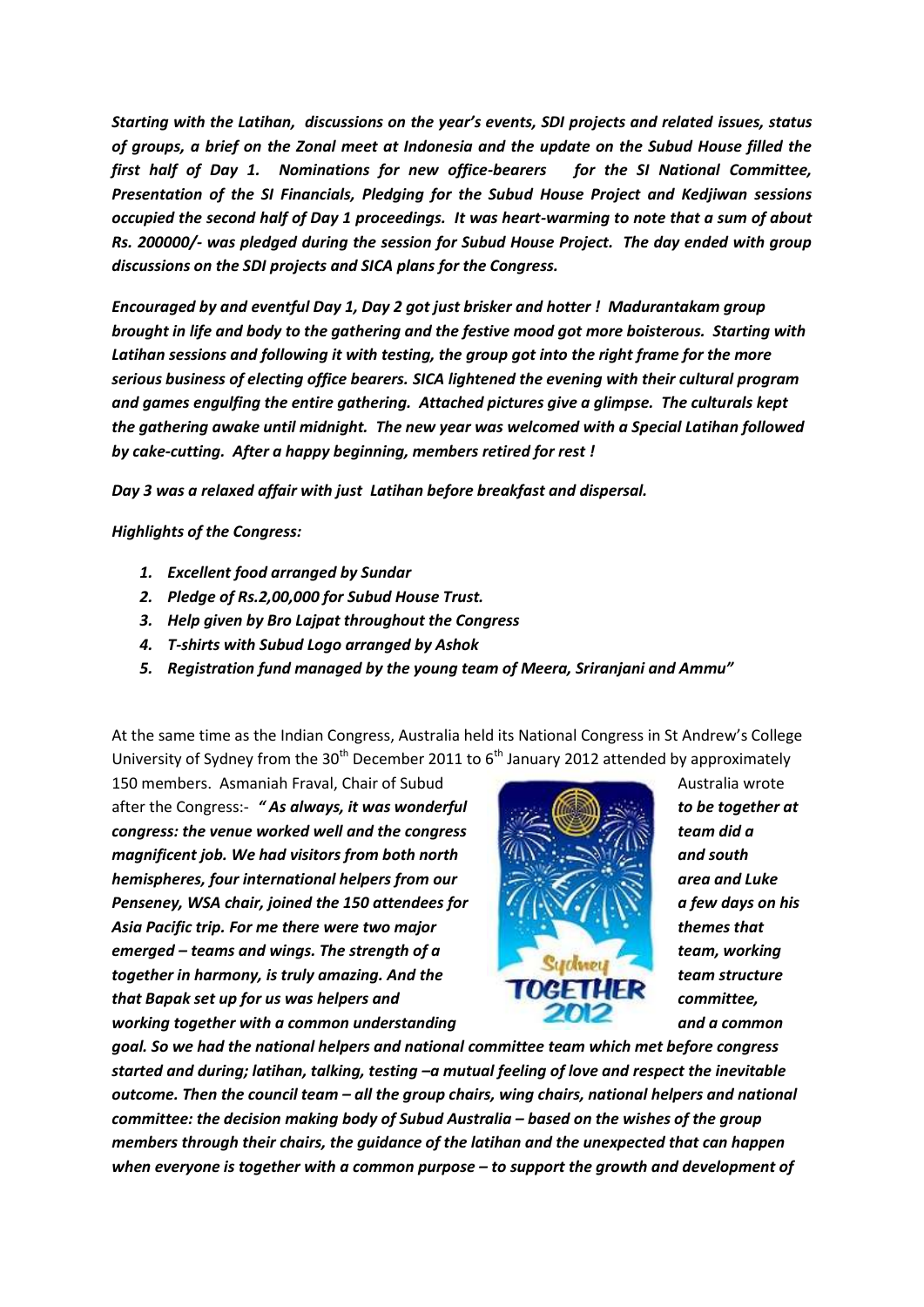

*St. Andrews College -The Dinning Hall* 

*Subud. These two teams were really tangible at congress and it was a joy to work with everyone. From our testing together it was clear that the growth of the wings is the key to Subud flourishing in Australia. For the first time in many years we have chairs for each of the wings -SICA (culture), SD (socialwork), SYA (youth), SES(enterprise) and SIHA (health). And another first is that we setup an initial support* 

*team for each wing chair of two councillors/group chairs and one national helper, thus establishing an integration with the body of Subud Australia. In June the wings will meet at the same time (and place!) as the council holds the midyear meeting. The testing was very clear that these two meetings should happen together, which confirms the importance of that link between the wings and Subud Australia. It will be an opportunity to fine tune ideas for programmes of activities in the following months leading up to congress 2013."*

New Zealand held their Summer Camp/Gathering at Marahau near Nelson in January 2012. Among the attendees was Luke Penseney (WSC Chair) who had been at the Australian Congress and subsequently visited Subud Japan on his return journey home to Canada. Thank you Luke, we appreciated your effort to visit countries in zone 1 and 2.



The Committee Councillor for New Zealand Veronica Herber writes:- *" Late afternoon after our activities or naps or whatever, we get the tables together and have a shared potluck camp meal, which is a pretty relaxed affair and some creative camp cooking. Then it is bedtime for the small ones and a campfire for the teenagers and adults.*

*It is such a wonderful feeling for me seeing these children getting to know each other because I know it is the beginning of lifelong friendships.*

*I was there myself over 30 years ago and amazingly at least 6 of us adults were the original kids from those early camps. When I was 13 I marked off every single day for 6 months in anticipation of going to the Hunua camp in the North Island with my sisters. Our family couldn't afford holidays so these camps were a really big deal for us.*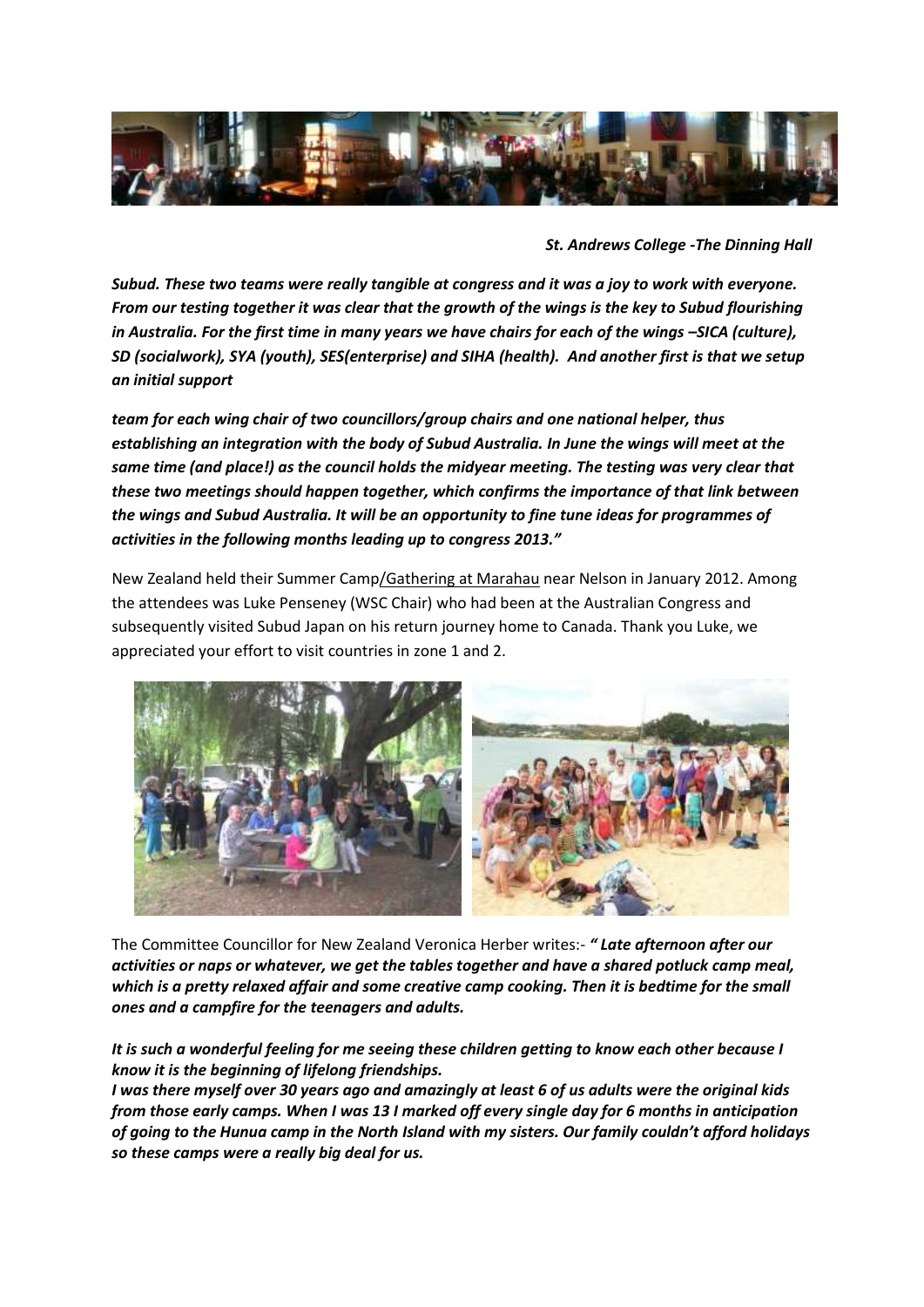*Here at the Nelson camp there would be at least 20 or thirty interactions with other Subud members in the day. This is all in very relaxed friendly surroundings. By then you start feeling that you are really getting close to people.*

*I feel this is the way to nurture what we have in New Zealand (or any country) and how to give us a strong foundation. If we have a close family feeling amongst the membership then it can naturally grow and the youth will feel that they are part of a supportive community, which they can tap into, as they get older.*

*I won't ever forget my childhood summer camps and the friends I made. After having a break from Subud in my thirties it meant I found it easy to come back, there was a place for me.*

*I* am forever grateful that there was a group to come back to and *I* feel we owe it to those coming *through to strengthen what we have built up so there is always a strong New Zealand Subud group."*

Subud Indonesia held their midterm National Congress in February 2012. The event was attended by representatives from all regions of Indonesia. The Chairman Suryadi Sumohadiwijojo and his team organized a well-run congress which included a talk and





testing with Ibu Rahayu. Approximately 600 members attended. During the meeting the official presentation of a donation to WSA by an

Indonesian enterprise (run by Ruslan and Rahaju Morris) of \$20,000 was made. (Picture of Ruslan signing in the presence of Suryadi and Maya). In addition to this donation, an Australian Enterprise contributed \$100,000 to WSC in March 2012.

More recently, in May  $(5<sup>th</sup>$  and  $6<sup>th</sup>$ ) Bandung (Indonesia) hosted a Gathering which included a talk and testing by Ibu Rahayu which was attended by around 700 members. During this trip Hadrian visited a meeting space building designed by Ridwan Dobson, constructed in a hotel complex using laminated timber beams . The construction is beautifully simple and cost effective. A picture of the interior of the 20 x 16m meeting room is shown here during construction. It is a very impressive space, ideal for latihan halls.



Subud Thailand is about to commence construction of a Latihan Hall in Bangkok on land provided by the Vogel Family. The building will include two halls 20m<sup>2</sup> each and toilets and a kitchen. Well done Rosali, Somali and the Vogels. The design is shown below:-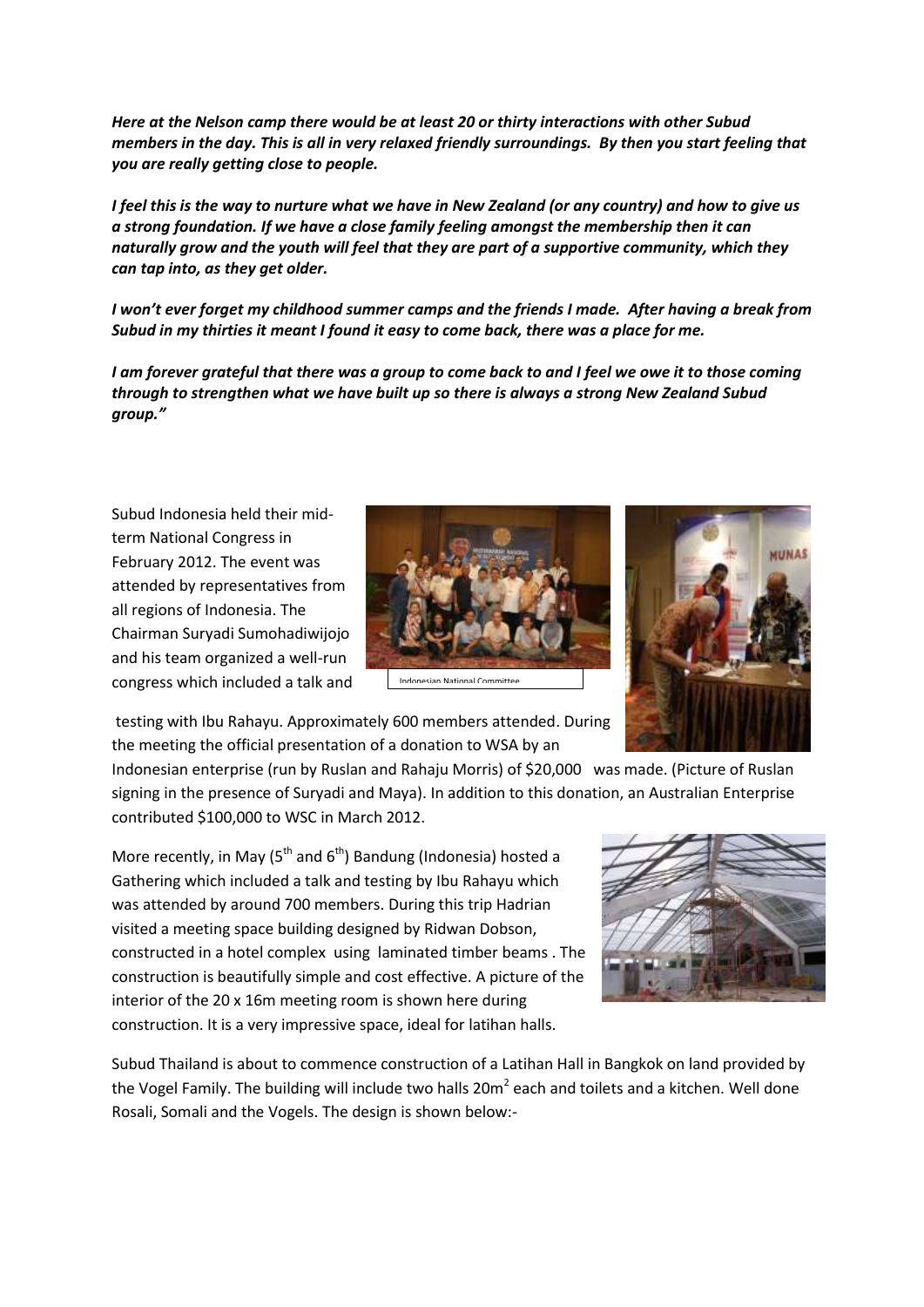

At our Zone meeting in June 2011, we undertook to have as many gatherings as possible to provide the members in our zone the opportunity to participate in latihans with larger numbers of members and share their experiences. I think we have done well in this commitment this year. Secondly we undertook to try holding skype conference calls to keep in contact. We did attempt a skype conference in late 2011 but with only Indonesia, Thailand and Australia attending, it did not achieve the objective, even though those attending enjoyed catching-up.

The third objective was to make the Community Centre at Rangan Sari a Zone project. A lot of water has gone under the bridge during the year regarding location and design. The most recent proposal is to build an Eco-Village Hall (designed by Mursalin New) at a cost of \$25,000. At the time of writing there is still \$7000 to raise before construction can start. It is hoped that construction can start in July 2012. The completed Hall will offer meeting space for the Eco-Village and Yes Quest activities.

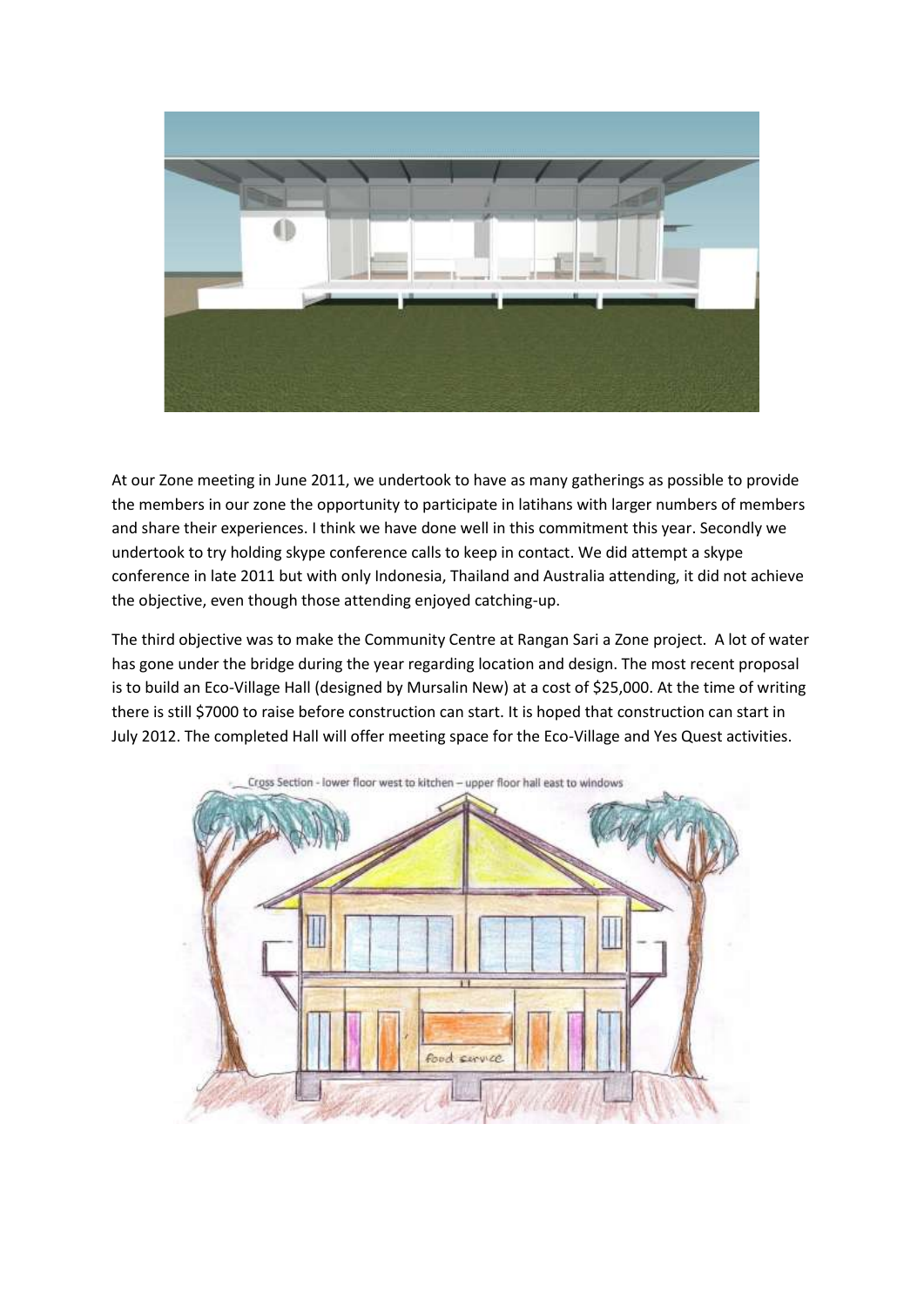This report on the activities in Zone 1 & 2 is not all- inclusive. There are many other activities and achievements which are not included. Forgive me! The KCD mining /YTS in Kalimantan, the SD projects, YUM, Yes-Quest, BCU, Human Force etc. news can be found on other sites.

In general the Zone is active in many areas. Of course we can do more!

At the Zone meeting we undertook to forge stronger links with CC and KC communicating. Getting more involved in supporting each other. We need to pay more attention to this to strengthen our Zone.

I look forward to joining with you all to express the fruits of the Latihan in our lives and ……………………………………………………….

**Please** respond more to communications!

Zone 1 & 2 Co-Ordinator Trips this year July 2011 -2012:

- Malaysian gathering  $29^{th}$  -30<sup>th</sup> October 2011.
- Australian Congress  $30^{th}$  December -6<sup>th</sup> January 2012.
- $\bullet$  Indonesian Congress 25-26<sup>th</sup> February 2012
- Bandung Gathering Indonesia  $19^{th}$   $20^{th}$  May 2012

## Hadrian Fraval

Zone 1 & 2 Co-ordinator